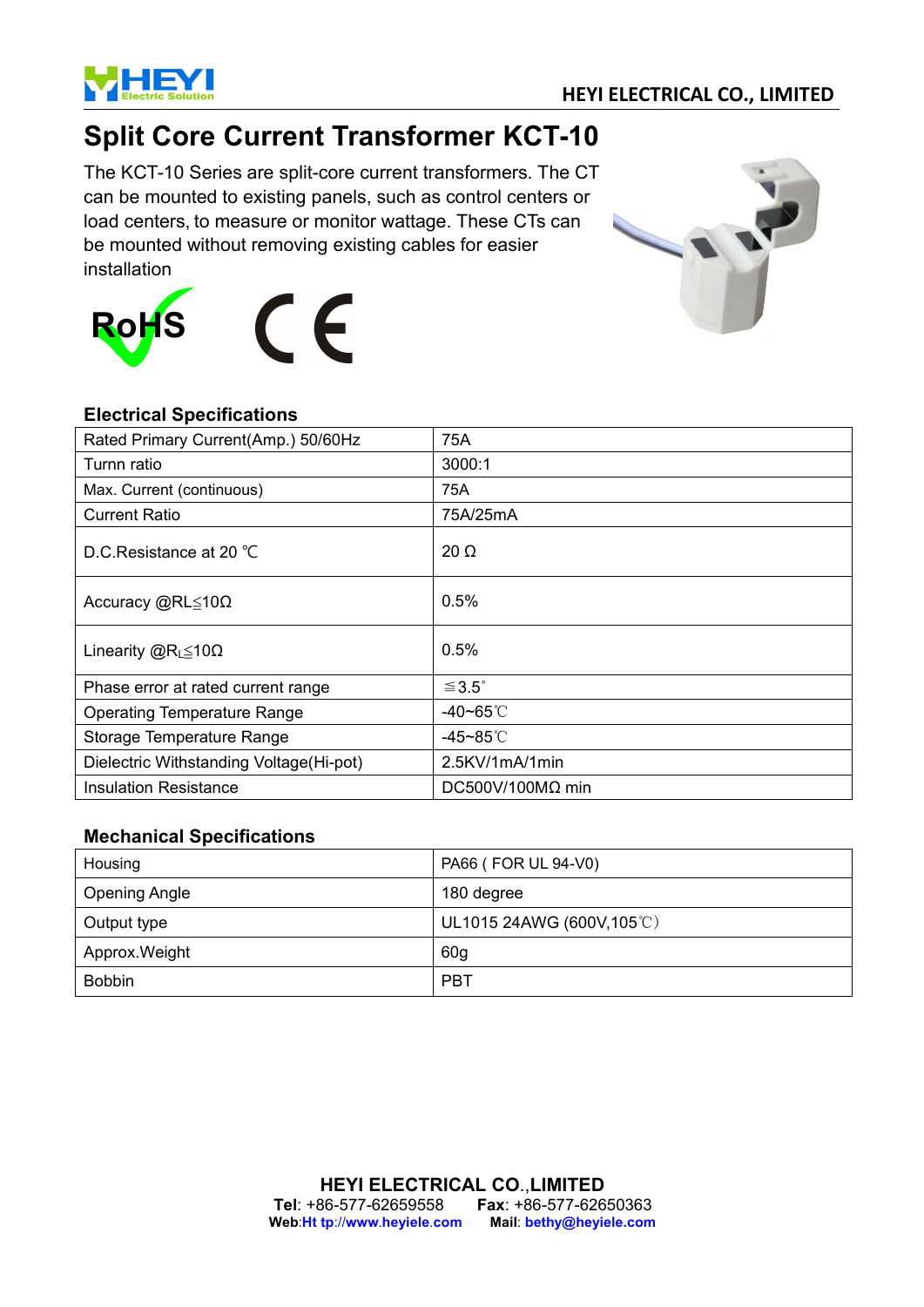

### **Mechanical Dimensions in mm Test Circuit:**





Bottom view

### **Applications**:

- Current Measurement
- Monitoring & Protection

### **Advantage:**

- Low cost
- Mount easy
- Excellent linearity over the whole range
- Fully RoHS Compliant.

### **Material List:**

| <b>NO</b>      | <b>ITEM</b>      | <b>DESCRIPTION</b> | <b>UL Card</b> | <b>MATERIAL</b> | <b>NOTE</b> |
|----------------|------------------|--------------------|----------------|-----------------|-------------|
|                | <b>CORE</b>      | UU20.6             |                | <b>N07</b>      |             |
| $\overline{2}$ | CASE             | PP6331             | E85783         | PP.             |             |
| 3              | <b>BOBBIN</b>    | D202G15            | E107536        | <b>PBT</b>      |             |
| 4              | <b>WIRE</b>      | 2UEW               | E164502        | UEW/U           |             |
| 5              | <b>LEAD WIRE</b> | UL1015 22AWG       | E189674        | <b>PVC</b>      | 105°C 600V  |
| 6              | <b>SOLDER</b>    | 99.3%              |                | Sn              |             |